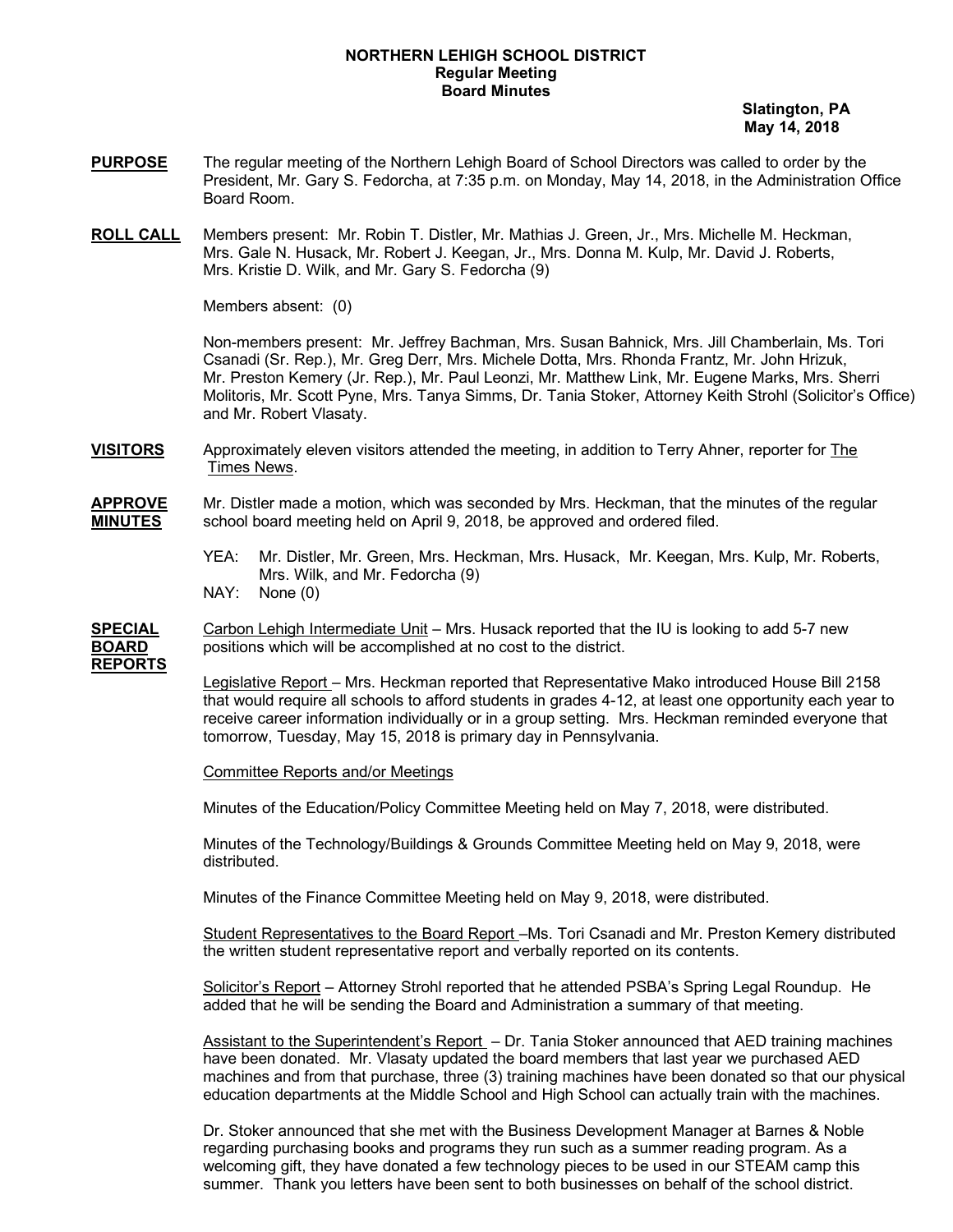**SPECIAL** Dr. Stoker turned over her report to the building principals who gave a brief summary of the **BOARD** Schoolwide Positive Behavior Support progress and activities utilized in their buildings. Dr. **BOARD** Schoolwide Positive Behavior Support progress and activities utilized in their buildings. Dr. Stoker<br>REPORTS added that we are in the process of updating the Comprehensive Plan and Schoolwide Positive added that we are in the process of updating the Comprehensive Plan and Schoolwide Positive (cont.) Behavior Support is a large component of that plan.

> Business Manager's Report – Mrs. Molitoris announced that on the agenda this evening for approval is the proposed final budget for 2018-2019. The budget will be out for review in the community for 20 days and the final budget will be voted on at the June 11, 2018 board meeting. The budget includes a 3.2% Act 1 Index.

Superintendent's Report - Mr. Link announced that last week was National Teacher and School Nurse Appreciation Week. All of the faculty and school nurses received a little thank you treat. It was a small recognition of the hard work and effort they put in, and not just during the work day. Their efforts show when you walk through the buildings and you see healthy students ready to learn every day.

Mr. Link announced that graduation will be on Friday, June 8, 2018 at 7:00 p.m. in Bulldog Stadium, weather permitting.

Mr. Link recognized Tori Csanadi, who has been a student representative to the board for the last two years. Mr. Link wished her well in the future and Mr. Fedorcha presented her with a gift of appreciation for her years of service to the Board of Education. Ms. Csanadi shared that she will be attending the University of Pittsburgh for Mechanical Engineering.

Mr. Link introduced Mrs. Lori Geronikos from the Education Foundation and he thanked her for the Running of the Dawgs t-shirts. Mrs. Geronikos reported that the Running of the Dawgs event was held in April. A reorganization meeting for the Education Foundation will be held on July 12, 2018 which is open to the public. Mrs. Geronikos thanked Christine Stafford for her perseverance in getting the EITC grant for the STEM project. Mrs. Geronikos stated that she had a positive meeting with Neffs Bank who pledged continued support for future programs like STEM. Mr. Link thanked Mrs. Geronikos, Miss Stafford, and Neffs Bank for affording this opportunity to our students. Mr. Green thanked Mrs. Geronikos, as a former board member, and he asked that the board and community be notified when the events take place. Mr. Fedorcha also asked that she forward any pictures of these events. Mrs. Geronikos added that the foundation does have a Facebook page.

Mr. Link introduced Brad Remig and Scott Kramer from PFM. Mr. Remig and Mr. Kramer gave a brief presentation on our current debt service, bond restructuring and new bond debt for the ESCO project. He explained that over the last few weeks they have been looking at how to do this most efficiently and taking advantage of the current rates and keep the district's rating profile good now and in the future. Mr. Green questioned what our bond rating is right now. Our current Moody's rating is A1. Mr. Green questioned the interest rate earnings on our money and suggested that we take a long hard look at where we are investing and take advantage of the good interest rates reflected in the power point. Mr. Jens Damgaard, bond counsel, stated that he is tasked with reviewing our transaction against state borrowing laws, federal tax laws, and federal securities laws. He explained the parameters resolution for approval on the agenda which allows them to lock in a rate when the market is most receptive based on supply and demand. Mr. Green asked what the rate would be today if we sold our bonds. At this time it looks to be 2.5% or 2.75%, but it is still contingent on our bond rating which we should have by the end of May or early June. Mr. Damgaard stated that another resolution on the agenda this evening is the reimbursement resolution. This is a requirement of the tax regulations. Mrs. Kulp asked if there was any down side to doing it and Mrs. Molitoris explained that it has happened in the past without issue.

Mr. Fedorcha reported that an executive session was held prior to tonight's meeting to discuss personnel and legal issues.

**PERSONNEL** Mrs. Kulp made a motion, which was seconded by Mr. Distler that the Board of Education approves the following personnel items:

Administrative Scott Hankee Transfer From: From: First Shift Custodian S.Hankee To: To: First Shift Maintenance

Salary \$27.12/hour Effective April 16, 2018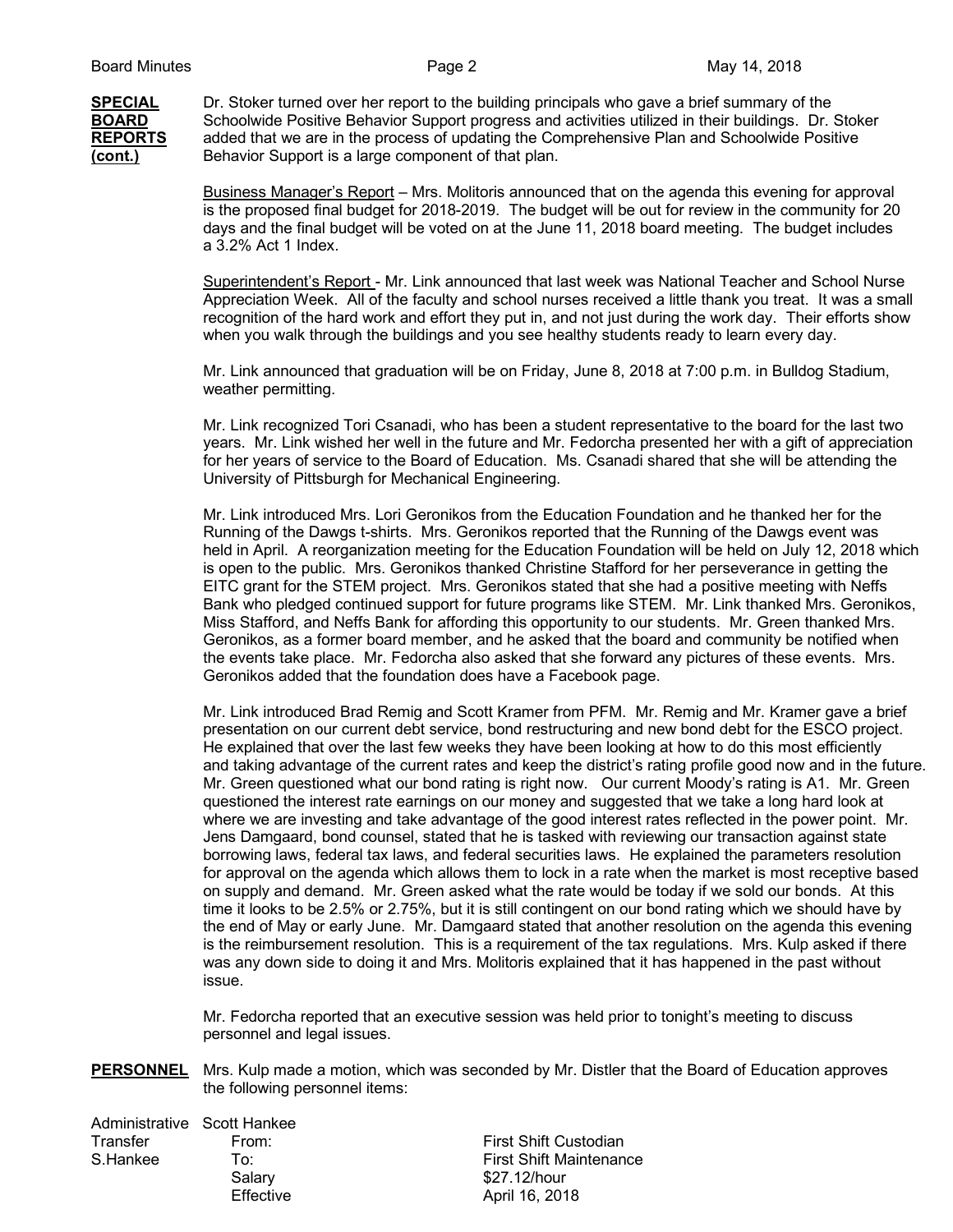| <b>PERSONNEL</b><br>(cont.)                          |                                                                                                                                                                                                                                                     |                                                                                                                                                                                                                                                                                                                                                                                                                                                                                                                                                       |                                                                                                                                                                                                        |
|------------------------------------------------------|-----------------------------------------------------------------------------------------------------------------------------------------------------------------------------------------------------------------------------------------------------|-------------------------------------------------------------------------------------------------------------------------------------------------------------------------------------------------------------------------------------------------------------------------------------------------------------------------------------------------------------------------------------------------------------------------------------------------------------------------------------------------------------------------------------------------------|--------------------------------------------------------------------------------------------------------------------------------------------------------------------------------------------------------|
| W. Marks                                             | <b>William Marks</b><br>From:<br>To:<br>Salary:<br>Effective:                                                                                                                                                                                       | Second Shift Custodian<br><b>First Shift Maintenance</b><br>\$15.52/hour<br>On or about May 29, 2018                                                                                                                                                                                                                                                                                                                                                                                                                                                  |                                                                                                                                                                                                        |
| J. Wentz                                             | Jennifer Wentz<br>From:<br>To:<br>Salary:<br>Effective:                                                                                                                                                                                             | Second Shift Custodian<br><b>First Shift Custodian</b><br>No change in salary<br>May 15, 2018                                                                                                                                                                                                                                                                                                                                                                                                                                                         |                                                                                                                                                                                                        |
| Retirement<br>Resignation<br>C. Leslie               | With regret, accept the retirement resignation of Christine Leslie from her position as High School<br>Science Teacher, effective June 30, 2018. Mrs. Leslie will be retiring from the Northern Lehigh<br>School District with 41 years of service. |                                                                                                                                                                                                                                                                                                                                                                                                                                                                                                                                                       |                                                                                                                                                                                                        |
| Retirement<br>Resignation<br>E. Hollenbach           | With regret, accept the retirement resignation of Edward Hollenbach from his position as Maintenance<br>worker, effective June 30, 2018. Mr. Hollenbach will be retiring from the Northern Lehigh School<br>District with 26 years of service.      |                                                                                                                                                                                                                                                                                                                                                                                                                                                                                                                                                       |                                                                                                                                                                                                        |
| Resignation<br>J. Jones                              | With regret, accept the resignation of Jennifer Jones from her position as District Wide Licensed<br>Health Room attendant, effective the end of business day, June 1, 2018.                                                                        |                                                                                                                                                                                                                                                                                                                                                                                                                                                                                                                                                       |                                                                                                                                                                                                        |
| Appointment<br>Non-Instruct-<br>ional<br>T. Erkinger | Tina Erkinger*<br>Assignment<br>Salary<br>Effective<br>*Pending Verification of Missing Personnel File Items<br>*60 Working Day probationary period                                                                                                 | Administrative Secretary to the Director of Support Services<br>\$30,000.00 prorated<br>May 16, 2018                                                                                                                                                                                                                                                                                                                                                                                                                                                  |                                                                                                                                                                                                        |
| S.Smith                                              | Shelley Smith*<br>Assignment<br>Clerk/Typist High School Guidance<br>\$28,000.00 prorated<br>Salary:<br>Effective:<br>On or about May 30, 2018<br>*Pending Verification of Missing Personnel File Items<br>*60 Working Day probationary period      |                                                                                                                                                                                                                                                                                                                                                                                                                                                                                                                                                       |                                                                                                                                                                                                        |
| 2018-2019<br>Co-curricular                           | Motion to renew the appointments of the following Co-curricular positions for the 2018- school year:                                                                                                                                                |                                                                                                                                                                                                                                                                                                                                                                                                                                                                                                                                                       |                                                                                                                                                                                                        |
| Appointments                                         | Megan Filchner<br>Shauna Rausch<br>Jeffrey Miller<br>Alex Lerch<br>David Oertner<br>Ken Shankweiler<br>Sarah Arndt<br>Anna Leigh Conway<br>Scott Snyder<br>Nick Hosford<br>Alfred Ortiz, Jr.<br>Stephen Hluschak<br>Michael Lehtonen<br>Joseph Tout | Cheerleading Advisor - Shared Stipend<br>Cheerleading Advisor - Shared Stipend<br>Head Boys' Basketball Coach<br>Assistant Boys' Basketball Coach<br>Assistant Boys' Basketball Coach<br>Head Girls' Basketball Coach<br>Assistant Girls' Basketball Coach<br>Assistant Girls' Basketball Coach (JH)<br><b>Head Wrestling Coach</b><br><b>Assistant Wrestling Coach</b><br>Assistant Wrestling Coach (JH)<br>Sr. High Winter Intramurals - Weightlifting<br>Sr. High Winter Intramurals - Winter Track<br>Sr. High Winter Intramurals - Weightlifting | \$1,678.50<br>\$1,678.50<br>\$7,594.00<br>\$4,936.00<br>\$4,936.00<br>\$7,594.00<br>\$4,936.00<br>\$4,838.00<br>\$7,594.00<br>\$4,936.00<br>\$4,936.00<br>888.00<br>\$<br>\$<br>888.00<br>\$<br>888.00 |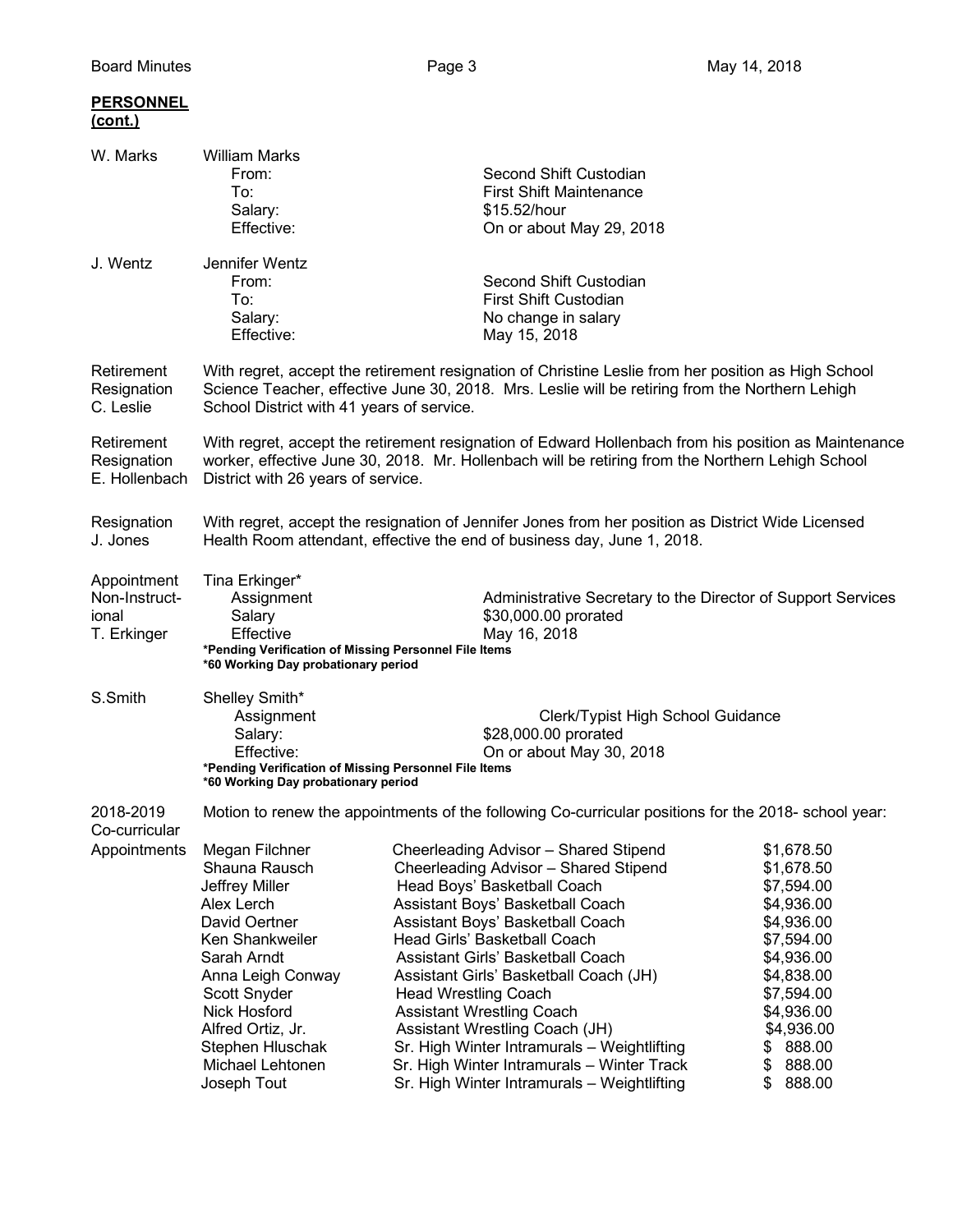| <b>PERSONNEL</b><br><u>(cont.)</u><br>2018-2019<br>Co-curricular.<br>Volunteers | Jeff Check<br><b>Assistant Wrestling Coach</b><br>Adam Hluschak<br><b>Assistant Wrestling Coach</b><br>Ryan Kern<br><b>Assistant Wrestling Coach</b><br>Joseph Krempasky.<br>Assistant Boys' Basketball Coach<br>Assistant Boys' Basketball Coach<br><b>Tyler Svetik</b><br><b>Christine Quattrocchi</b><br><b>Assistant Cheerleading Coach</b>                                                                                     |  |  |  |
|---------------------------------------------------------------------------------|-------------------------------------------------------------------------------------------------------------------------------------------------------------------------------------------------------------------------------------------------------------------------------------------------------------------------------------------------------------------------------------------------------------------------------------|--|--|--|
|                                                                                 | YEA:<br>Mr. Distler, Mr. Green, Mrs. Heckman, Mrs. Husack, Mr. Keegan, Mrs. Kulp, Mr. Roberts,<br>Mrs. Wilk, and Mr. Fedorcha (9)<br>NAY:<br>None $(0)$                                                                                                                                                                                                                                                                             |  |  |  |
|                                                                                 | Mr. Link thanked Mrs. Christine Leslie for 41 years of service. Her tenure as a teacher has had<br>a profound impact on the lives of our students. Mr. Hollenbach will be leaving with 26 years of<br>experience. He is one of the reasons why our buildings are in such good shape and we have not<br>had to do big projects on our buildings for such a long period of time.                                                      |  |  |  |
| <b>POLICY</b>                                                                   | Mrs. Husack made a motion, which was seconded by Mrs. Distler, that the Board of Education<br>approves the following policy items:                                                                                                                                                                                                                                                                                                  |  |  |  |
|                                                                                 | Mrs. Wilk questioned policy #204 – Attendance, as to whether the superintendent has the discretion<br>as well to approve non-school sponsored educational trips over the 10 day maximum. Mr. Link<br>replied that he would have to look at the specifics when the form is presented, but it leaves the<br>door open to make individual based decisions. Dr. Stoker added that similar language was also<br>included in policy #239. |  |  |  |
| <b>Board Policy</b><br>First                                                    | Approve school board policy #105 - Programs - Curriculum, as presented after first reading.                                                                                                                                                                                                                                                                                                                                         |  |  |  |
| Reading                                                                         | Approve school board policy #138 - Programs - Language Instruction Educational Program for English,<br>as presented after first reading.                                                                                                                                                                                                                                                                                            |  |  |  |
|                                                                                 | Approve school board policy #202.1 - Pupils - Foreign Exchange Students, as presented after first<br>reading.                                                                                                                                                                                                                                                                                                                       |  |  |  |
|                                                                                 | Approve school board policy #204 - Pupils - Attendance, as presented after first reading.                                                                                                                                                                                                                                                                                                                                           |  |  |  |
|                                                                                 | Approve school board policy #239 - Pupils - Student Excusal, as presented after first reading.                                                                                                                                                                                                                                                                                                                                      |  |  |  |
|                                                                                 | Approve school board policy #308 - Employees - Employment Contract/Board Resolution, as<br>presented after first reading.                                                                                                                                                                                                                                                                                                           |  |  |  |
|                                                                                 | Approve school board policy #826 – Operations – HIPAA Compliance, after first reading.                                                                                                                                                                                                                                                                                                                                              |  |  |  |
| <b>Board Policy</b><br>Second<br>Reading                                        | Approve school board policy #103 - Programs - Nondiscrimination in School and Classroom<br>practices, as presented after second reading.                                                                                                                                                                                                                                                                                            |  |  |  |
|                                                                                 | Approve school board policy #103.1 - Programs - Nondiscrimination - Qualified Students with<br>Disabilities, as presented after second reading.                                                                                                                                                                                                                                                                                     |  |  |  |
|                                                                                 | Approve school board policy #104 - Programs - Nondiscrimination in Employment/Contract Practices,<br>as presented after second reading.                                                                                                                                                                                                                                                                                             |  |  |  |
|                                                                                 | Approve school board policy #918 - Community - Title I Parental Involvement, as presented after<br>second reading.                                                                                                                                                                                                                                                                                                                  |  |  |  |
|                                                                                 | Approve to rescind and retire Policy #248 - Pupils - Unlawful Harassment, as a result of merging the<br>harassment and nondiscrimination policy language.                                                                                                                                                                                                                                                                           |  |  |  |
|                                                                                 | Approve to rescind and retire Policy #348 - Employees - Unlawful Harassment, as a result of merging                                                                                                                                                                                                                                                                                                                                 |  |  |  |

the harassment and nondiscrimination policy language.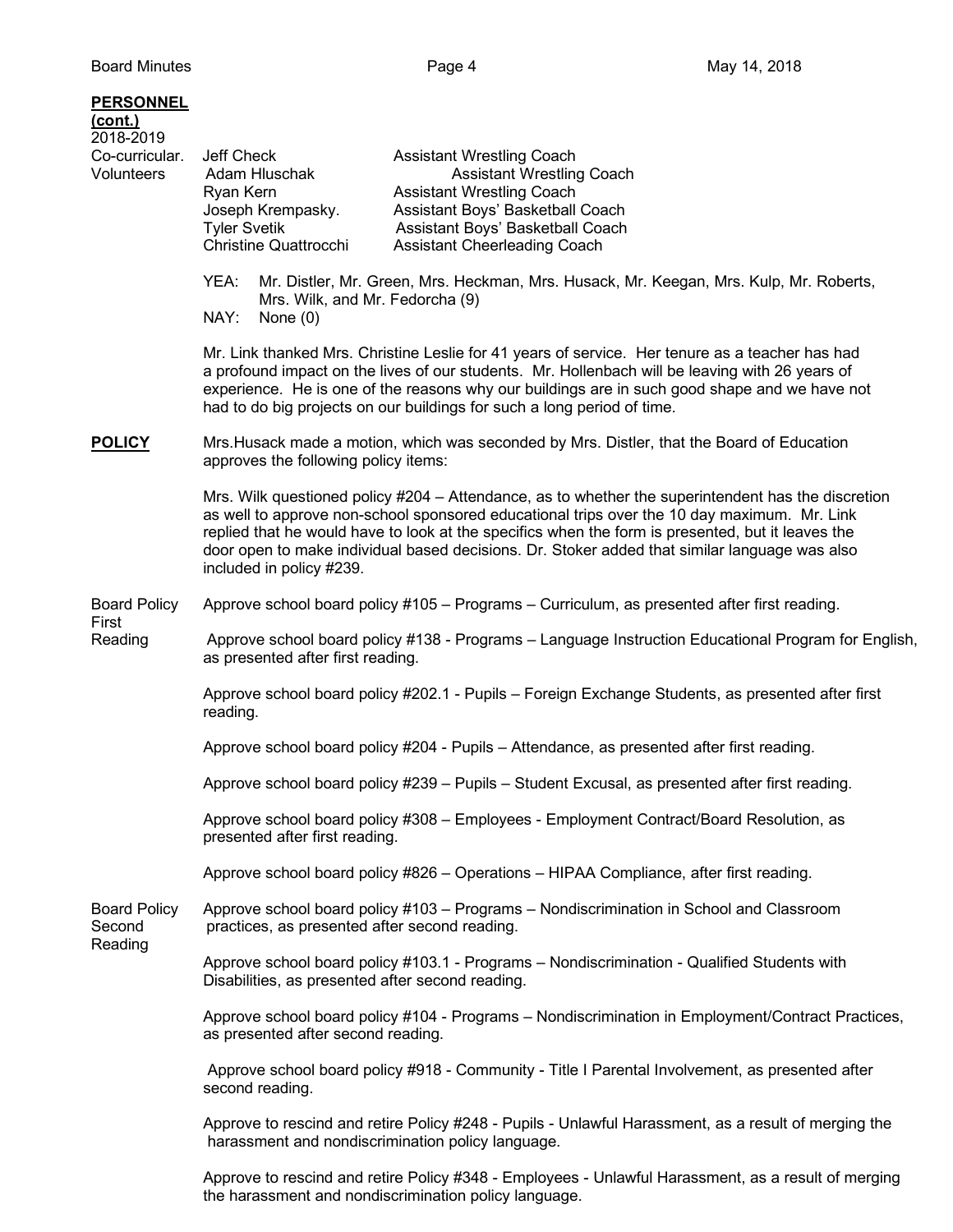| <b>POLICY</b><br><u>(cont.)</u>                        |                                                                                                                                                                                                                                                                                                                                                                                                                                                                                                                                                                                                                                                                                                                                                                |  |  |  |
|--------------------------------------------------------|----------------------------------------------------------------------------------------------------------------------------------------------------------------------------------------------------------------------------------------------------------------------------------------------------------------------------------------------------------------------------------------------------------------------------------------------------------------------------------------------------------------------------------------------------------------------------------------------------------------------------------------------------------------------------------------------------------------------------------------------------------------|--|--|--|
| <b>Field Trips</b><br><b>NHS</b>                       | High School National Honor Society - National Historic Sites, Philadelphia, PA - May 16, 2018.<br>This trip is fully funded by the National Honor Society students.                                                                                                                                                                                                                                                                                                                                                                                                                                                                                                                                                                                            |  |  |  |
| Slatington<br>Elementary<br>Decorating<br>Club Appl.   | Approve the request for the creation of a Decorating Club at Slatington Elementary School for the<br>2018-2019 school year. This club will decorate the halls with pictures, words of encouragement,<br>upcoming events, and resources for students to utilize. The club will meet after school twice a<br>month for 1.25 hours. This club will adhere to the guidelines within Policy #122.                                                                                                                                                                                                                                                                                                                                                                   |  |  |  |
| Slatington<br>Elementary<br>Garden Club<br>Application | Approve the request for the creation of a Garden Club. This club allows students to take part in<br>gardening activities that are hands on and related to science standards. They learn how to<br>grow and care for plants they can harvest and eat. The students test soil and soil moisture and<br>have the opportunity to participate in the Bonnie Cabbage national growing competition. The<br>club will meet after school once a month for one hour on Mondays for grades 3 and 4 and on<br>Tuesdays for grades 5 and 6. This club will adhere to the guidelines within Policy #122.                                                                                                                                                                     |  |  |  |
| Reading<br>Olympics<br>Final<br>Application            | Approve the final club/activity application for the Northern Lehigh Reading Olympics Club.<br>This club has enjoyed success in its first year and will be adding age groups next year. The<br>Northern Lehigh Education Association recommended stipend for the advisor of this club is<br>\$481.00 beginning with the 2018-2019 school year. Upon approval by the Board, the approved<br>stipend will be added to the Collective Bargaining Agreement, as per policy #122.                                                                                                                                                                                                                                                                                    |  |  |  |
|                                                        | YEA:<br>Mr. Distler, Mr. Green, Mrs. Heckman, Mrs. Husack, Mr. Keegan, Mrs. Kulp, Mr. Roberts,<br>Mrs. Wilk, and Mr. Fedorcha (9)<br>NAY:<br>None $(0)$                                                                                                                                                                                                                                                                                                                                                                                                                                                                                                                                                                                                        |  |  |  |
| <b>CONFER-</b><br><b>ENCES</b>                         | Mr. Green made a motion, which was seconded by Mrs. Kulp, that the Board of Education approves<br>the following conferences:                                                                                                                                                                                                                                                                                                                                                                                                                                                                                                                                                                                                                                   |  |  |  |
|                                                        | Sara Shimer - Eureka Great Minds Institute - August 1-3, 2018 - New York, NY - Registration -<br>\$600.00; Lodging - \$300; Travel - \$60.00; Meals - \$105.00 - Total Approximate Cost: \$1,065.00 -<br>Funding: Slatington Elementary Professional Development Budget                                                                                                                                                                                                                                                                                                                                                                                                                                                                                        |  |  |  |
|                                                        | Anthony Tulio - Eureka Great Minds Institute - August 1-3, 2018 - New York, NY - Registration -<br>\$600.00; Lodging - \$300; Travel - \$60.00; Meals - \$105.00 - Total Approximate Cost: \$1,065.00 -<br>Funding: Slatington Elementary Professional Development Budget                                                                                                                                                                                                                                                                                                                                                                                                                                                                                      |  |  |  |
|                                                        | Regina Wehr - Eureka Great Minds Institute - August 1-3, 2018 - New York, NY - Registration -<br>\$600.00; Lodging - \$300; Travel - \$60.00; Meals - \$105.00 - Total Approximate Cost: \$1,065.00 -<br>Funding: Slatington Elementary Professional Development Budget                                                                                                                                                                                                                                                                                                                                                                                                                                                                                        |  |  |  |
|                                                        | YEA:<br>Mr. Distler, Mr. Green, Mrs. Heckman, Mrs. Husack, Mr. Keegan, Mrs. Kulp, Mr. Roberts,<br>Mrs. Wilk, and Mr. Fedorcha (9)<br>NAY:<br>None $(0)$                                                                                                                                                                                                                                                                                                                                                                                                                                                                                                                                                                                                        |  |  |  |
| <b>CURRIC-</b><br><b>ULUM AND</b><br><b>INSTRUC-</b>   | Mr. Distler made a motion, which was seconded by Mrs. Wilk, that the Board of Education approves<br>the following curriculum and instruction item:                                                                                                                                                                                                                                                                                                                                                                                                                                                                                                                                                                                                             |  |  |  |
| <b>TION</b><br>Extended<br>School Year<br>2018-2019    | Approve to conduct an Extended School Year Program for students with special needs from July 9-26,<br>2018, at Slatington Elementary School. The program will run Monday-Thursday from 9:00 a.m.- 12:00<br>p.m. Approve to employ Everly Kesack, Kayla Perkowski, and Ryan Stilwell for four hours per day at<br>the Teacher Collective Bargaining Agreement amount of \$30 per hour. Further, approve to employ,<br>paraprofessionals, Joan DeSousa, Tara Hengst, Heather Kuntz, Andrea Rosario, and Stephanie Stilwell<br>for three hours per day at their agreed upon 2018-2019 hourly rate. Approve to employ a school nurse,<br>Tracy Hoffman and substitute nurse, Dawn Tulio at the Teacher Collective Bargaining Agreement<br>amount of \$30 per hour. |  |  |  |
|                                                        |                                                                                                                                                                                                                                                                                                                                                                                                                                                                                                                                                                                                                                                                                                                                                                |  |  |  |

- YEA: Mr. Distler, Mr. Green, Mrs. Heckman, Mrs. Husack, Mr. Keegan, Mrs. Kulp, Mr. Roberts, Mrs. Wilk, and Mr. Fedorcha (9)
- NAY: None (0)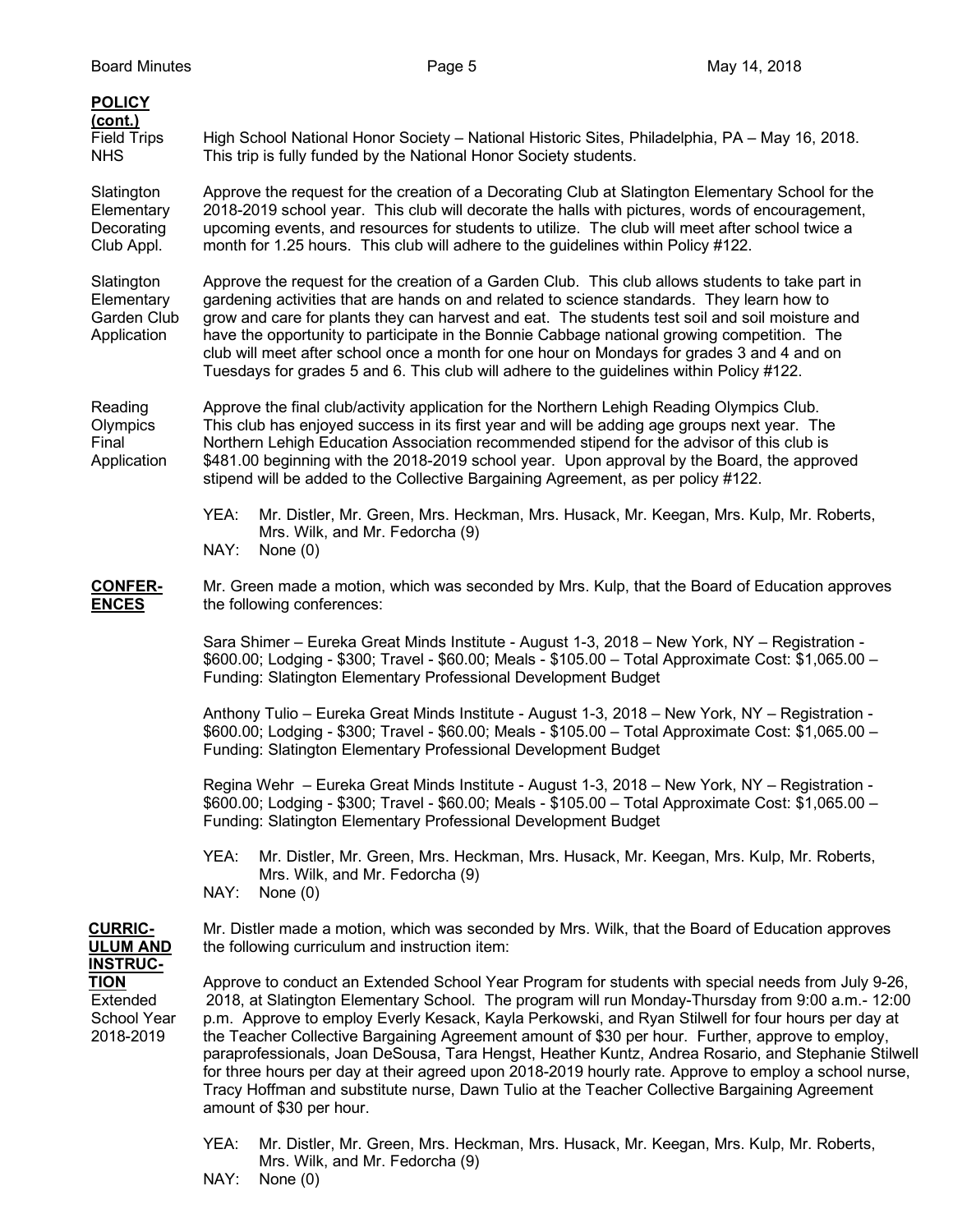| <b>NEW</b><br><b>BUSINESS</b>                 | Mr. Distler made a motion, which was seconded by Mrs. Wilk, that the Board of Education approves<br>the following new business items:                                                                                                                                                                  |  |  |  |
|-----------------------------------------------|--------------------------------------------------------------------------------------------------------------------------------------------------------------------------------------------------------------------------------------------------------------------------------------------------------|--|--|--|
| Verizon Land<br>Lease Agree-<br>ment          | Approve the land lease agreement with Verizon wireless to install, maintain and operate<br>communications equipment at Bulldog Stadium, per the terms and conditions of the attached<br>agreement.                                                                                                     |  |  |  |
| MOU Educa-<br>tional Support<br>Staff (Add'l) | Approve and additional Memorandum of Understanding with the Northern Lehigh Educational Support<br>Personnel Association effective June 11, 2018, with regards to the four day work week for the summer<br>of 2018, as presented.                                                                      |  |  |  |
|                                               | YEA:<br>Mr. Distler, Mr. Green, Mrs. Heckman, Mrs. Husack, Mr. Keegan, Mrs. Kulp, Mr. Roberts,<br>Mrs. Wilk, and Mr. Fedorcha (9)<br>NAY:<br>None $(0)$                                                                                                                                                |  |  |  |
| <b>FINANCIAL</b>                              | Mr. Green made a motion, which was seconded by Mrs. Kulp, that the Board of Education approves<br>the following financial items:                                                                                                                                                                       |  |  |  |
| Financial<br>Reports                          | Approve the Following Financial Reports:<br>General Fund Account month of April, 2018<br>NLMS Student Activities Account month of April, 2018<br>NLHS Student Activities and Scholarship Account month of April, 2018<br>Refreshment Stand month of April, 2018<br>Cafeteria Fund month of April, 2018 |  |  |  |
| List of<br><b>Bills</b>                       | Approve the Following List of Bills:                                                                                                                                                                                                                                                                   |  |  |  |
|                                               | General Fund months of April & May, 2018<br>Cafeteria Fund months of April & May, 2018<br>Refreshment Stand month of April, 2018                                                                                                                                                                       |  |  |  |
| School Lunch<br><b>Prices</b><br>2018-2019    | Approve the recommendation of the administration that, effective August 27, 2018, school lunch<br>prices be increased as follows:                                                                                                                                                                      |  |  |  |
|                                               | Elementary Schools - Lunch from \$2.55 to \$2.65                                                                                                                                                                                                                                                       |  |  |  |
|                                               | Middle School & High School - Lunch from \$2.80 to \$2.90                                                                                                                                                                                                                                              |  |  |  |
| CSIU e-<br>service<br>Rates                   | Authorize administration to sign the CSIU eService Rates contract for Accounting, Payroll and<br>and Personnel software services for the 2018-2019 school year.                                                                                                                                        |  |  |  |
| Sports<br>Physicals<br>Co-payment             | Approve the co-payment amount for student athletes receiving a sports physical from St. Luke's<br>Sports Medicine during the 2018-2019 school year at a cost of \$5.00 per student in accordance with<br>school board policy #122.                                                                     |  |  |  |
| <b>CLIU</b><br>Technology<br>Pool Agreement   | Allow administration to sign the CLIU Technology Pool Consortium Agreement for the 2018-2019<br>school year.                                                                                                                                                                                           |  |  |  |
| <b>Fuel Bids</b><br>2018-2019                 | Approve the awarding of fuel bids to the following companies with a contract period of July 1,<br>2018 to June 30, 2019:                                                                                                                                                                               |  |  |  |
|                                               | <b>UNLEADED GASOLINE TANK WAGON DELIVERY</b> - Awarded to Talley Petroleum<br>Enterprises, Inc. at<br>a fixed price of \$2.6281 per gallon (item #16 on bid summary)<br>$\circ$                                                                                                                        |  |  |  |
|                                               | #2 GRADE FUEL OIL TANK TRANSPORT DELIVERY - Awarded to Talley Petroleum<br>Enterprises, Inc. at                                                                                                                                                                                                        |  |  |  |

 $\circ$  a fixed price of \$2.1450 per gallon (item #3 on bid summary)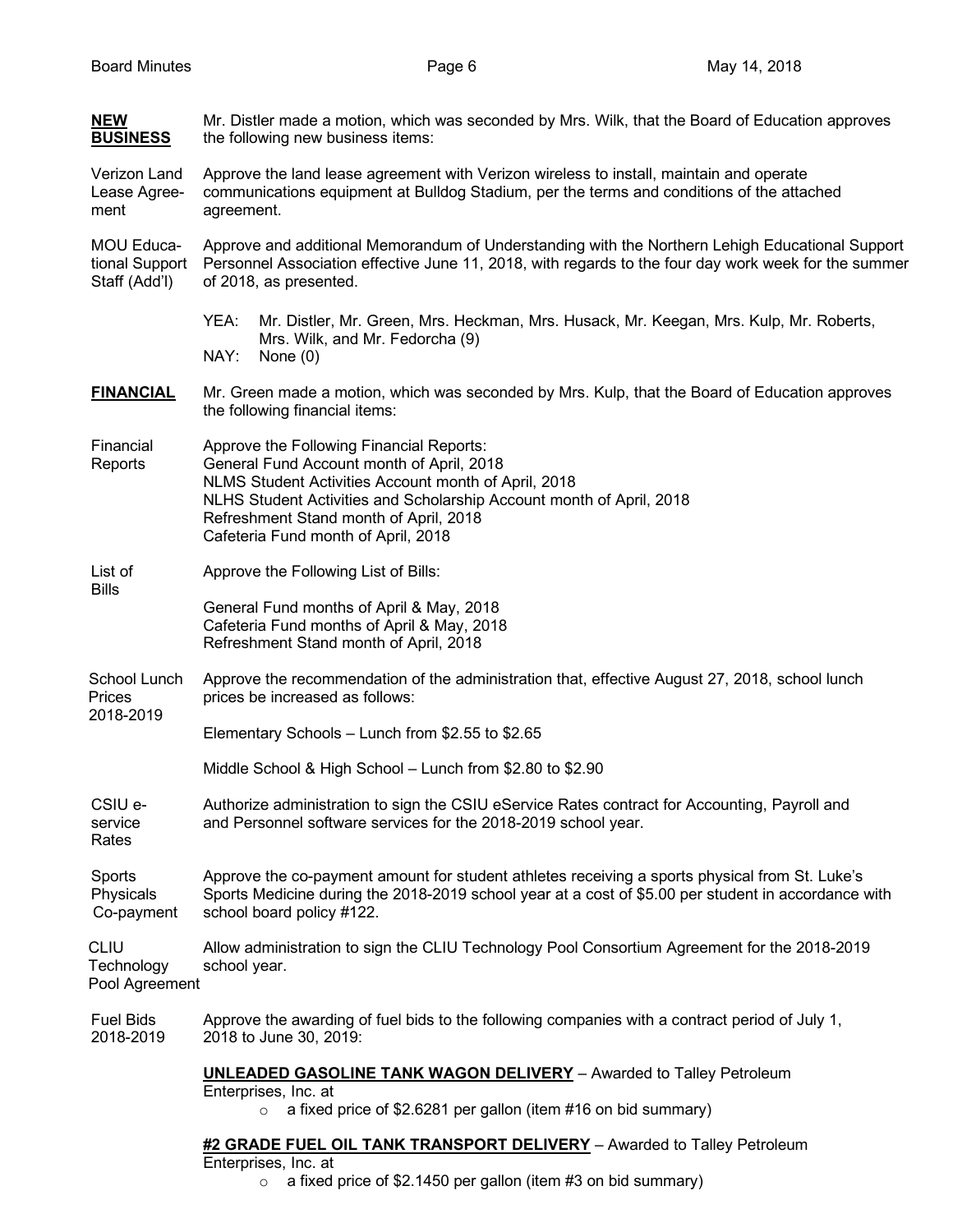| <b>FINANCIAL</b>                                                                                                                                                                                                                                                                       | #2 GRADE FUEL OIL TANK WAGON DELIVERY - Awarded to Talley Petroleum,                                                                                                                                                                                                                                                                                                                                                                    |  |
|----------------------------------------------------------------------------------------------------------------------------------------------------------------------------------------------------------------------------------------------------------------------------------------|-----------------------------------------------------------------------------------------------------------------------------------------------------------------------------------------------------------------------------------------------------------------------------------------------------------------------------------------------------------------------------------------------------------------------------------------|--|
| (cont.)                                                                                                                                                                                                                                                                                | Enterprises, Inc. at<br>a fixed price of \$2.8538 per gallon (item #4 on bid summary)                                                                                                                                                                                                                                                                                                                                                   |  |
|                                                                                                                                                                                                                                                                                        | BIO DIESEL FUEL TANK WAGON DELIVERY - Awarded to Talley Petroleum                                                                                                                                                                                                                                                                                                                                                                       |  |
|                                                                                                                                                                                                                                                                                        | Enterprises, Inc. at<br>a fixed price of \$2.6890 per gallon and an additional \$.0400 (winterization additive)<br>$\circ$<br>per gallon (item #8 and 18 on bid summary)                                                                                                                                                                                                                                                                |  |
| Summer<br><b>Band</b><br>Camp                                                                                                                                                                                                                                                          | Approve a tuition fee of \$30.00 per student for a one week elementary summer band program<br>and also approve a stipend for summer band program director, Steven Jonkman. Mr. Jonkman's<br>stipend will be equal to the amount collected for student participation but will not exceed<br>\$1,000.00. The summer band program will run Monday, August 13, 2018 until Friday, August 17,<br>2018.                                       |  |
| <b>CLIU Driver</b><br>Education<br>Agreement                                                                                                                                                                                                                                           | Approve to authorize proper officials to ratify a contractual agreement between the Northern Lehigh<br>School District and the Carbon Lehigh Intermediate Unit #21 to continue the Student Driver Education<br>Program at no cost to the district effective July 1, 2018 through June 30, 2019.                                                                                                                                         |  |
| 2003 Chev-<br>rolet Van                                                                                                                                                                                                                                                                | Approve the purchase of a 2003 Chevrolet Van from Brandywine Transportation to be utilized by<br>Lead Maintenance personnel at a cost not to exceed \$2,000.00.                                                                                                                                                                                                                                                                         |  |
| PA Window<br>Tint, Inc.<br>Safety Film                                                                                                                                                                                                                                                 | As recommended by the Buildings & Grounds committee, authorize administration to enter into a<br>contract with PA Window Tint, Inc., to install safety film on the entrance of all of the school<br>buildings as an added safety measure at a cost of \$40,832.00.                                                                                                                                                                      |  |
| Vector Security As recommended by the Buildings & Grounds committee, authorize administration to purchase door<br>Door Hardware hardware to secure the vestibules at Slatington Elementary, District Office and the Middle School<br>at a cost of \$11,216 as per the attached quotes. |                                                                                                                                                                                                                                                                                                                                                                                                                                         |  |
| McClure Co.<br>Amend motion<br>To include<br>Science Labs                                                                                                                                                                                                                              | Approve to amend Financial motion item G approved at the April 9, 2018 Board of Education meeting<br>to read; Per the recommendation of the Buildings & Grounds committee, the Board of Education<br>approves the McClure Company to complete all necessary planning and work for option C with the<br>MS Ceiling and addition of the Middle School Drop Ceiling and High School Science Labs, at a cost not to exceed<br>\$11,740,000. |  |
| <b>TransPerfect</b><br>Agreement                                                                                                                                                                                                                                                       | Allow administration to sign the CLIU TransPerfect Agreement to provide language interpreting<br>related services as needed for the 2018-2019 school year.<br>Approve the final contract with the McClure Company for the Guaranteed Energy Savings Project<br>at a cost not to exceed \$11,740,000.                                                                                                                                    |  |
| <b>McClure Final</b><br>Contract                                                                                                                                                                                                                                                       |                                                                                                                                                                                                                                                                                                                                                                                                                                         |  |
|                                                                                                                                                                                                                                                                                        | YEA:<br>Mr. Distler, Mr. Green, Mrs. Heckman, Mrs. Husack, Mr. Keegan, Mrs. Kulp, Mr. Roberts,<br>Mrs. Wilk, and Mr. Fedorcha (9)                                                                                                                                                                                                                                                                                                       |  |
| <b>FINANCIAL</b>                                                                                                                                                                                                                                                                       | NAY:<br>None $(0)$                                                                                                                                                                                                                                                                                                                                                                                                                      |  |
| <u>(cont.)</u><br>Treasurer<br>Nominations                                                                                                                                                                                                                                             | Mr. Distler nominated Mrs. Donna Kulp for Treasurer.                                                                                                                                                                                                                                                                                                                                                                                    |  |
| Close<br><b>Nominations</b>                                                                                                                                                                                                                                                            | Mr. Green made a motion to close the nominations, which was seconded by Mrs. Husack.<br>Election of a Treasurer for the 2018-2019 fiscal year, as required by Section 404 of the<br>Pennsylvania School Code of 1949, as amended.<br>RECOMMEND  That the Board of Education elects Mrs. Donna M. Kulp as Treasurer for the<br>2018-2019 Fiscal year, effective July 1, 2018 through June 30, 2019.                                      |  |
| Election<br>Of Board<br>Treasurer<br>Donna Kulp                                                                                                                                                                                                                                        |                                                                                                                                                                                                                                                                                                                                                                                                                                         |  |
|                                                                                                                                                                                                                                                                                        | YEA:<br>Mr. Distler, Mr. Green, Mrs. Heckman, Mrs. Husack, Mr. Keegan, Mrs. Kulp, Mr. Roberts,                                                                                                                                                                                                                                                                                                                                          |  |

Mrs. Wilk, and Mr. Fedorcha (9)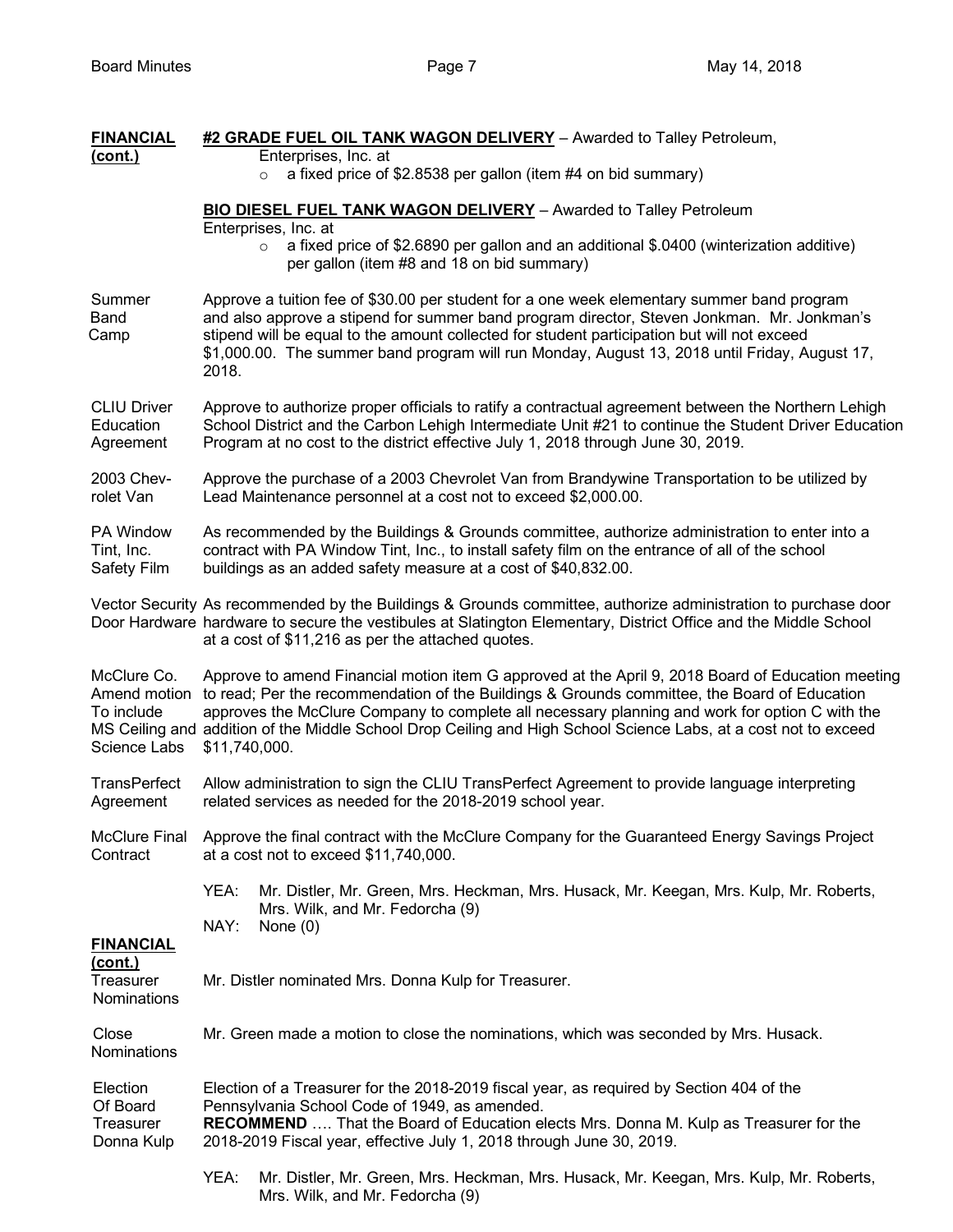NAY: None (0) **FINANCIAL** Mr. Keegan made a motion, which was seconded by Mr. Green, that the Board of Education approves **(cont.)** the following financial item: Borrowing Motion, to adopt a maximum borrowing parameters resolution, in the form presented, authorizing up Parameters to \$15,500,000 of general obligation notes to fund various capital projects identified, and to be identified, Resolution by the School Board. Roll call. YEA: Mr. Distler, Mr. Green, Mrs. Heckman, Mrs. Husack, Mr. Keegan, Mrs. Kulp, Mr. Roberts, Mrs. Wilk, and Mr. Fedorcha (9) NAY: None (0) Motion carried. **FINANCIAL** Mr. Distler made a motion, which was seconded by Mrs. Heckman, that the Board of Education approves **(cont.)** the following financial item: Reimburse- Motion, to adopt a reimbursement resolution, in the form presented, evidencing the board's intent to ment to GF reimburse the School District's General Fund for project costs paid on a temporary basis, from the Resolution proceeds of a borrowing. Roll call. YEA: Mr. Distler, Mr. Green, Mrs. Heckman, Mrs. Husack, Mr. Keegan, Mrs. Kulp, Mr. Roberts, Mrs. Wilk, and Mr. Fedorcha (9) NAY: None (0) Motion carried. **LEGAL** Mrs. Kulp made a motion, which was seconded by Mr. Distler, that the Board of Education approve the following legal items: King Spry Approve to appoint King Spry Herman, Freund & Faul, LLC as special counsel for the 2018-2019 Herman Freund school year for services outlined in the agreement. The hourly rate will be \$185.00 per hour for & Faul, LLC partners and associates, and \$95.00 per hour for paralegals. 2018-2019 YEA: Mr. Distler, Mr. Green, Mrs. Heckman, Mrs. Husack, Mr. Keegan, Mrs. Kulp, Mr. Roberts, Mrs. Wilk, and Mr. Fedorcha (9) NAY: None (0) **CORRES-** Mrs. Wilk announced that board members received an email from a parent requesting to have **PONDENCE** band and chorus as part of the Middle School curriculum. **INFOR-** Minutes of the Carbon Lehigh Intermediate Unit #21 Board of Directors meeting held on March 19, **MATION** 2018, were distributed. Minutes of the Lehigh Carbon Community College Board of Trustees meeting held on April 5, 2018, were distributed. Minutes of the Lehigh Career & Technical Institute Joint Operating Committee meetings held on March 28, 2018, were distributed. **ADOPTION** Mr. Green made a motion, which was seconded by Mr. Distler, that the Board of Education **OF** approves the proposed final budget and: **PROPOSED**. **FINAL** It is recommended that the Board of Education adopts the proposed general fund final budget of **BUDGET** the Northern Lehigh School District for the 2018-2019 school year in the amount of \$34,474,274.00

**FOR** The preliminary budget is adopted with a 21.9612 millage rate for Lehigh County and a 63.9276 **2018-2019** millage rate for Northampton County.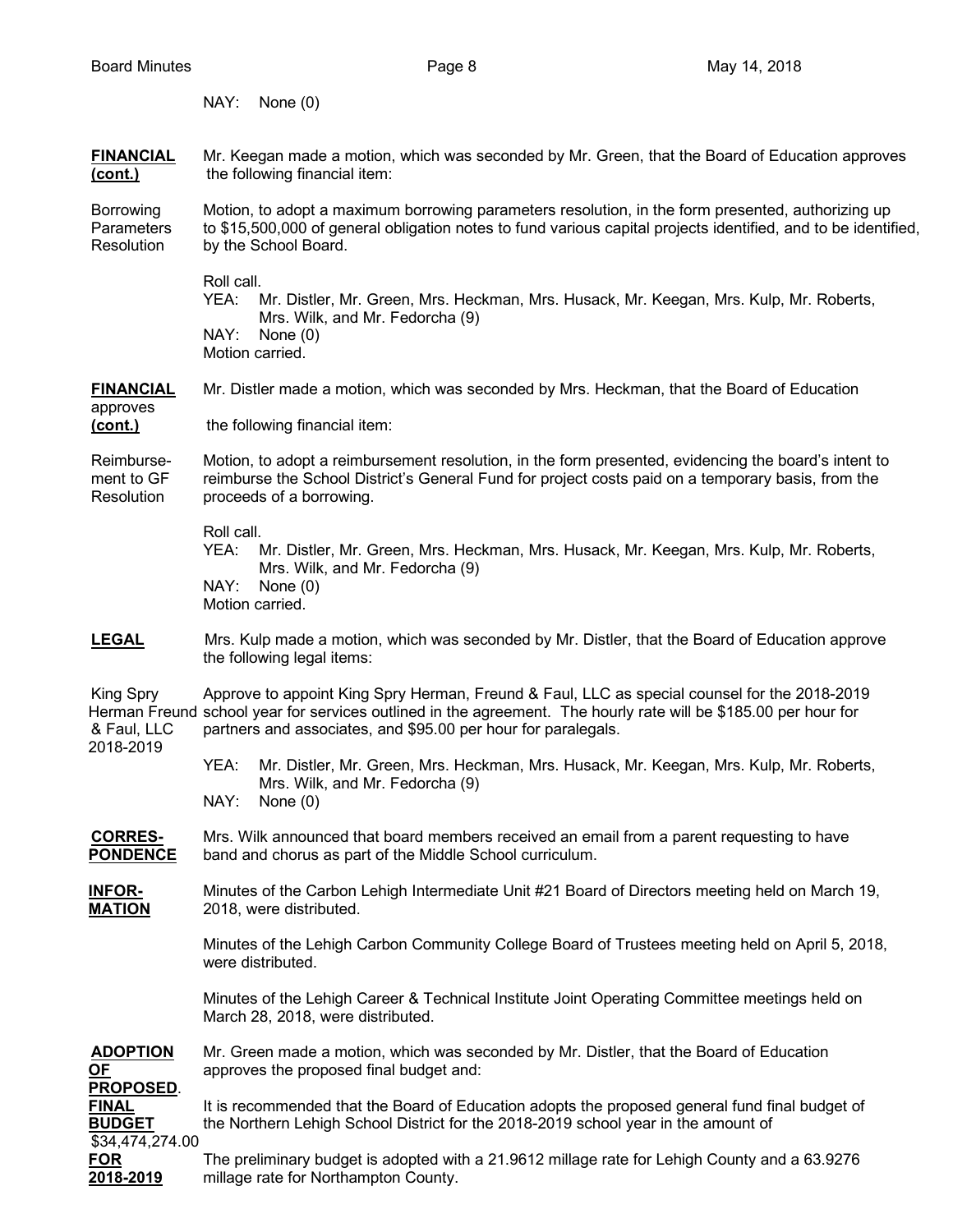**Budget** Mrs. Husack questioned why the budget had an increase of 3.2% when PFM just gave a **Discussion** presentation that was not impacting the budget. She expressed concern for the community since there has not been a large increase in quite some time. Mr. Link replied that tonight's presentation only related to the bond financing for the ESCO project. The 3.2% increase in the budget is

**Budget** because of staffing increases, PSERS costs and contractual obligations, to name a few. He noted

**Discussion** that at the Finance Committee meeting, a presentation was given explaining the 2.5 teaching positions being added: one (1) math teacher, one half time art teacher who is also certified in Library science will be made full time so that all buildings will be staffed with librarians. Also, one primary grade teacher is being added at Peters Elementary to help control increasing class sizes. Support staff positions will be added to bolster our multi-tiered system of support in the elementary buildings. This will give our at most risk students 1:1 instruction and small group instruction opportunities to allow our students to be on level by grade 3.

> Mr. Green added that over the years, we have not replaced positions through attrition, and eventually that catches up to you in results. Mrs. Husack agreed as long as we are at the point where we think it will work and not that we keep adding positions every year.

Mr. Fedorcha stated that as a board, we tasked Mr. Link and Dr. Stoker with these parameters. Mr. Link stated that teachers' schedules are also being examined to better utilize their time to better serve all of our students not only for remediation, but also to challenge our high achievers.

Roll call.<br>YEA: 1

Mr. Distler, Mr. Green, Mrs. Heckman, Mrs. Husack, Mrs. Kulp, Mrs. Wilk, and Mr. Fedorcha (7)

NAY: Mr. Keegan, Mr. Roberts (2) Motion carried.



**LEGAL** Mr. Green made a motion, which was seconded by Mrs. Kulp, that the Board of Education approve **NOTICE PER** the following legal notice for per capita taxes for 2018-2019:

> **2018-2019** Authorize the Secretary to publish a Legal Advertisement notifying every resident or inhabitant within the territorial limits of the school district of Northern Lehigh attaining eighteen (18) years of age, and every resident or inhabitant in said school district to notify the proper Per Capita Tax Enumerator within twelve (12) months of his or her becoming a resident or inhabitant, in accordance with the School Laws of Pennsylvania, Section 680, as amended June 16, 1972, Act 138. The assessors to contact are as follows:

| <b>BOROUGH OF WALNUTPORT</b> | Annette Lacko - Borough Secretary<br>Walnutport Borough Building<br>417 Lincoln Ave. Walnutport, PA 18088<br>610-767-1322              |
|------------------------------|----------------------------------------------------------------------------------------------------------------------------------------|
| <b>WASHINGTON TOWNSHIP</b>   | Erin Stenger-Guth - Township Secretary<br>Washington Township Municipal Building<br>7951 Center St., Emerald, PA 18080<br>610-767-8108 |
| <b>BOROUGH OF SLATINGTON</b> | Colleen Bresnak - Assistant Secretary/Treasurer<br>125 South Walnut Street<br>Slatington, PA 18080<br>610-767-2131                     |

- YEA: Mr. Distler, Mr. Green, Mrs. Heckman, Mrs. Husack, Mr. Keegan, Mrs. Kulp, Mr. Roberts, Mrs. Wilk, and Mr. Fedorcha (9)
- NAY: None (0)